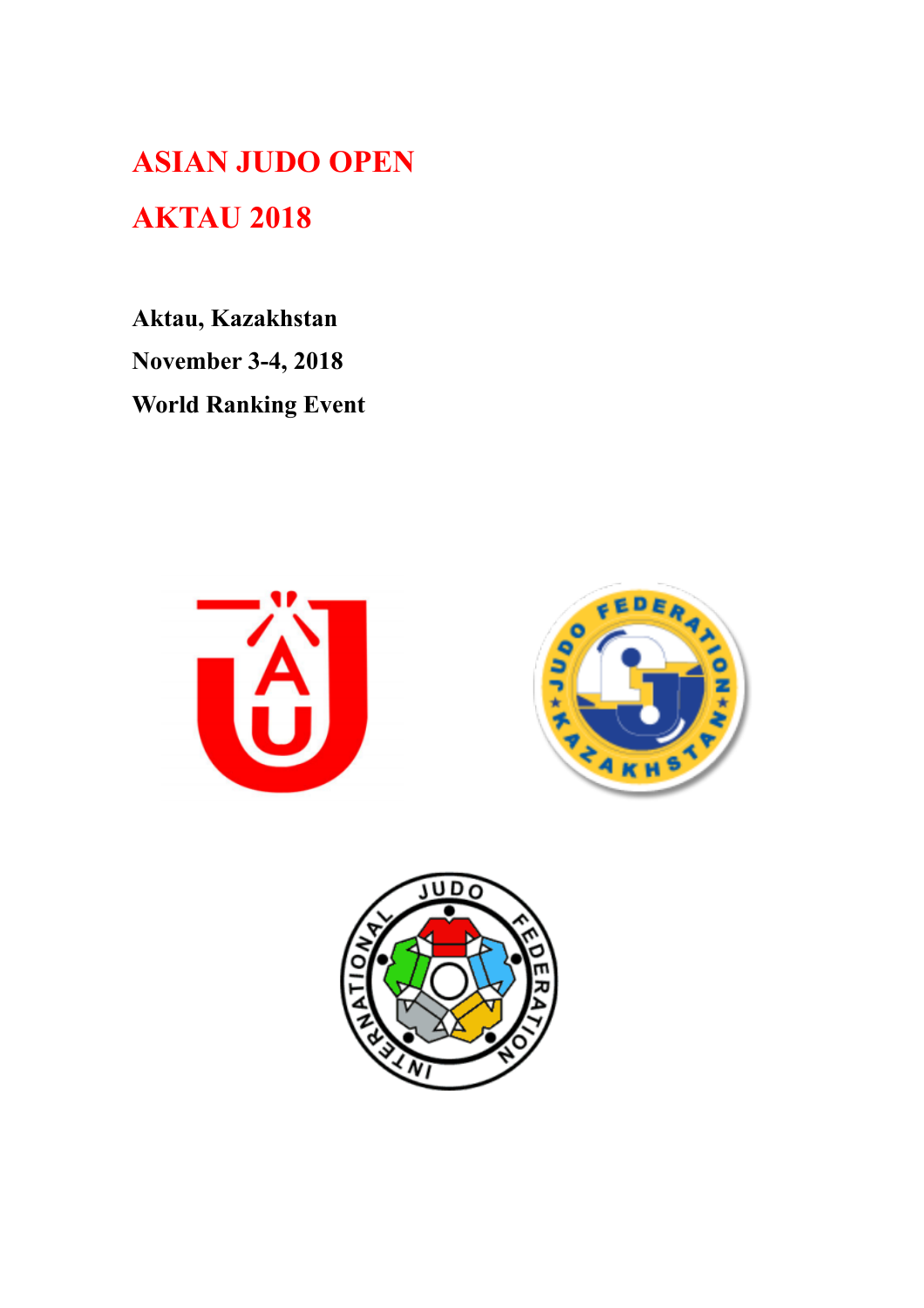## **ASIAN JUDO OPEN**

## **AKTAU 2018**

 **Aktau, Kazakhstan November 03-04, 2018** 

# **Schedule & Program**

| Time                                                                                                                                   | Program                                                                                                                                                                                                                                                                                         | Place                              |
|----------------------------------------------------------------------------------------------------------------------------------------|-------------------------------------------------------------------------------------------------------------------------------------------------------------------------------------------------------------------------------------------------------------------------------------------------|------------------------------------|
| <b>November 2 (Friday)</b><br>$9:00 - 14:00$<br>16:00-16:30<br>16:30-17:00<br>17:00-18:00<br>18:00-18:30<br>18:30-19:00<br>19:00-19:30 | Accreditation<br><b>Team Managers Meeting</b><br>Press-conference<br>Draw<br><b>Referee Meeting</b><br>Unofficial Weigh-in<br>Women: -48kg, -52kg, -57kg,<br>$-63$ kg<br>Men: -60kg, -66kg, -73kg,<br>Official Weigh-in:<br>Women: -48kg, -52kg, -57kg,<br>$-63$ kg<br>Men: -60kg, -66kg, -73kg | <b>Grand Hotel Victory</b>         |
| <b>November 3 (Saturday)</b><br>(1 <sup>st</sup> day of competition)<br>9:00-9:45<br>10:00                                             | Random weigh-in<br>Preliminaries<br>Women: -48kg, -52kg, -57kg,<br>$-63$ kg<br>Men: -60kg, -66kg, -73kg                                                                                                                                                                                         | Mangystau Arena<br>Mangystau Arena |
| 16:30<br>17:00-19:00                                                                                                                   | Opening ceremony<br><b>Final Block</b>                                                                                                                                                                                                                                                          | Mangystau Arena<br>Mangystau Arena |
| 18:30-19:00<br>19:00-19:30                                                                                                             | Unofficial Weigh-in<br>Men:-81 kg;-90kg;-100kg;<br>$+100$ kg;<br>Women:-70kg;-78kg;+78kg<br>Official Weigh-in:<br>Men:-81kg;-90 kg;-100kg<br>$+100$ kg<br>Women:-70kg;-78kg;+78kg                                                                                                               | <b>Grand Hotel Victory</b>         |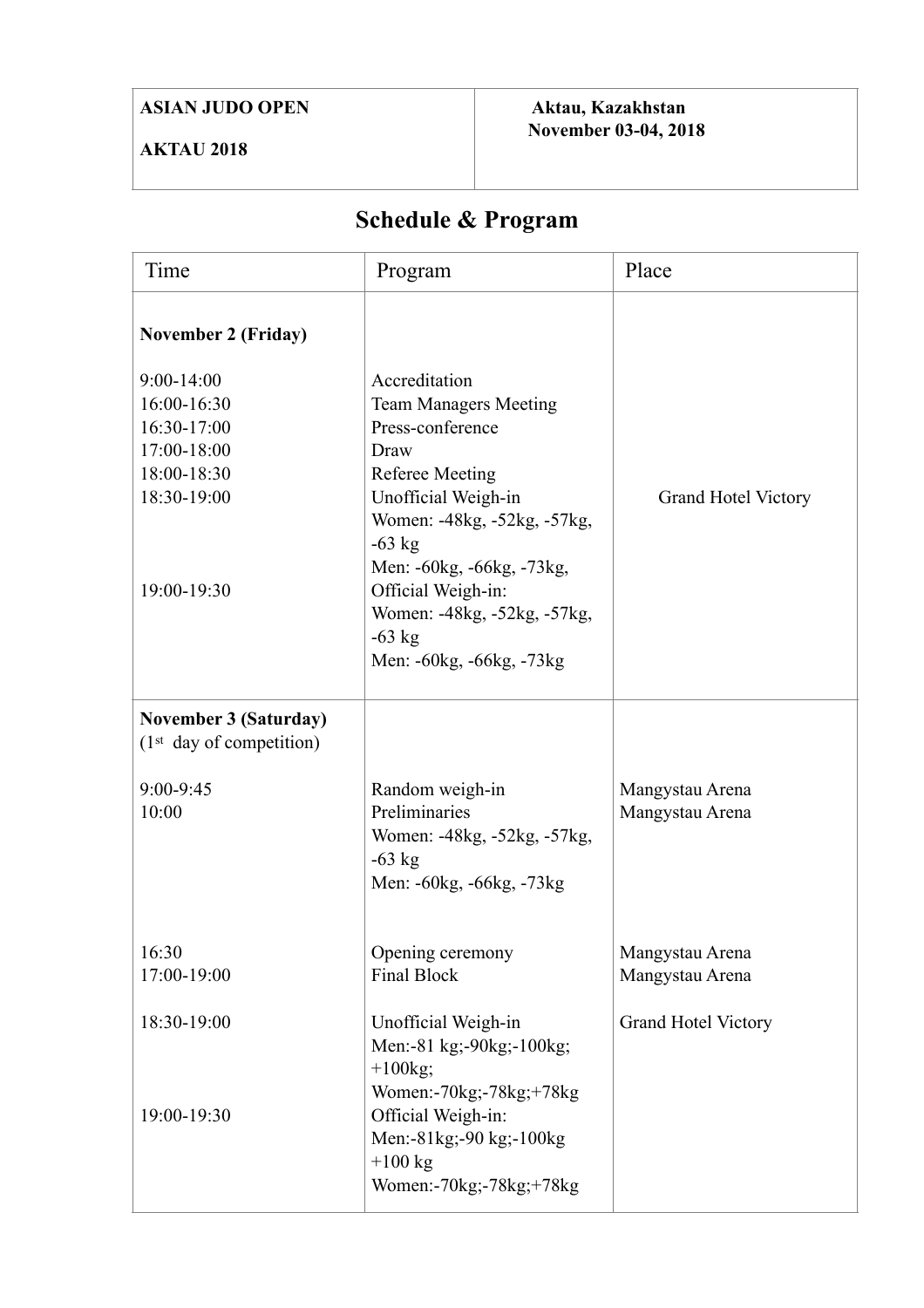| <b>November 4(Sunday)</b><br>2 <sup>nd</sup> day of competition          |                                                                                                           |                                    |
|--------------------------------------------------------------------------|-----------------------------------------------------------------------------------------------------------|------------------------------------|
| $9:00 - 9:45$<br>10:00                                                   | Random weigh-in<br>Preliminaries<br>Women: -70kg, -78kg, +78kg<br>Men: -81kg, -90kg, -100kg,<br>$+100$ kg | Mangystau Arena<br>Mangystau Arena |
| 17:00                                                                    | Final Block<br>Women: -70kg, -78kg, +78kg<br>Men: -81kg, -90kg, -100kg,<br>$+100 \text{ kg}$              | Mangystau Arena                    |
| <b>November 5 (Monday)</b> Departure of Delegations, Referees and Guests |                                                                                                           |                                    |

Attention: The schedule of the contests on Saturday and Sunday may be modified according to total number of entries and circumstances of the competition.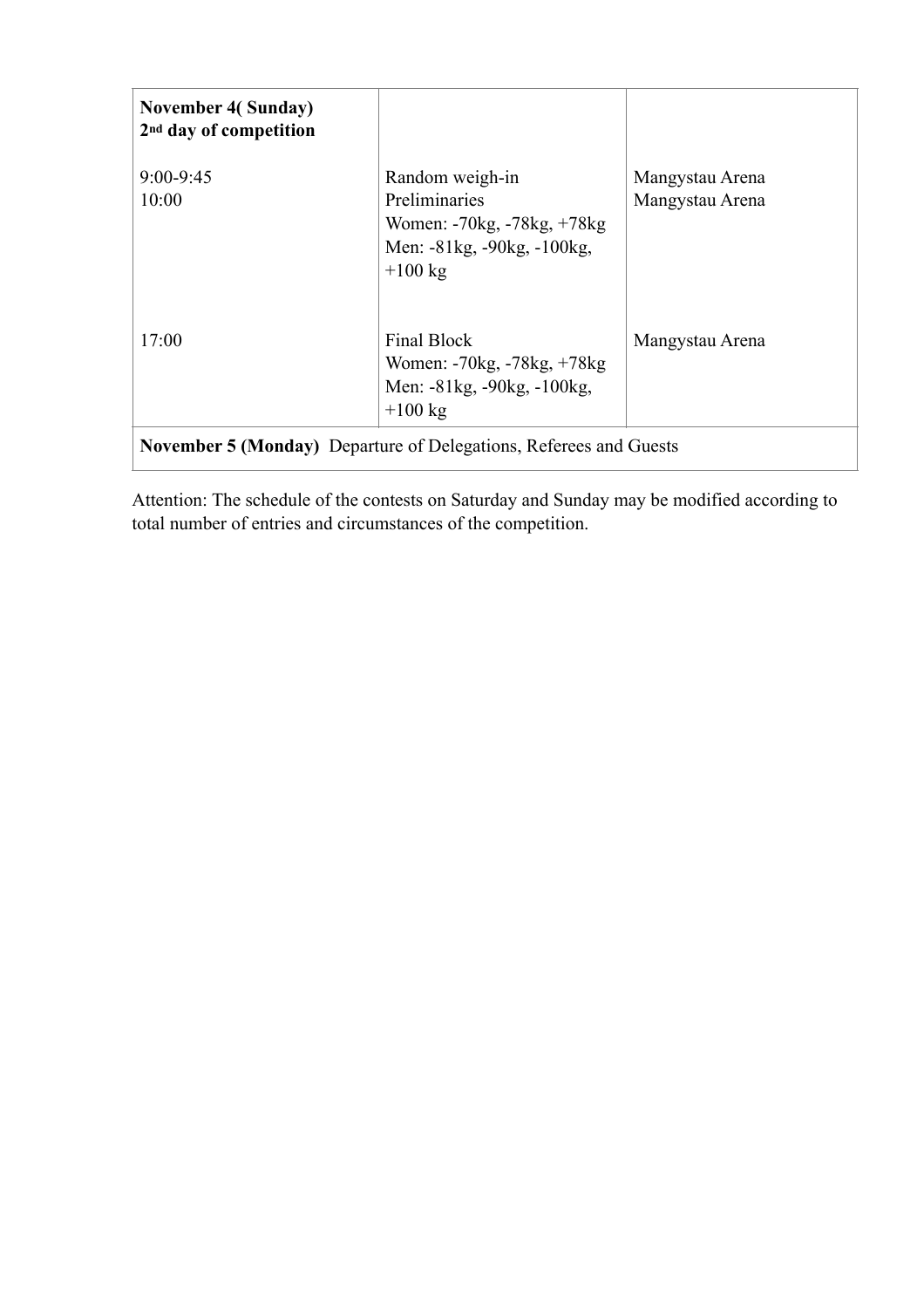## **General Information & Regulation**

## 1. ORGANIZER

Kazakhstan Judo Federation Address: 18, Turan avenue, Astana, Kazakhstan Tel: +7 7172 799-045 E-mail: **[kazakhstan.judo.fed@gmail.com](mailto:kazakhstan.judo.fed@gmail.com)** 

2. Venue Kazakhstan, Aktau city Name: Mangystau Arena Address: 33 districts

## 3. Age:

15 years old and over (Born in 2002 and before)

## 4. Participation:

This Asian Judo Open is open for all JUA / IJF Member Federations. There is no limit in the number of participation for each weight category for every federation. The competitors must be of the same nationality as the National Federation, which enters them.

## 5. Categories & Duration of Contest:

Individual contests by weight categories Male: -60 kg, -66 kg, -73 kg, -81 kg, -90 kg, -100 kg & +100 kg Female: -48 kg, -52 kg, -57 kg, -63 kg, -70 kg, -78 kg & +78 kg Duration: 4 minutes Golden Score: No time limit

#### **6. JUDOBASE Registration**

All participants and delegates must be registered for this event in the IJF Registration System (JUDOBASE): https://admin.judobase.org/

Deadline for JUDOBASE Registration is Monday, October 29, 2018.

After the deadline further registrations (late entries, replacements) are exclusively handled during accreditation according to the following rules:

|          | NO IJF Official ID<br>Card Late entry                                            | Late entry<br>IJF Official ID Card:<br><b>YES</b> | Replacement IJF<br>Official ID Card: YES |
|----------|----------------------------------------------------------------------------------|---------------------------------------------------|------------------------------------------|
| Athletes | • ENTRY NOT<br><b>POSSIBLE</b><br>· REPLACEMENT<br><b>NOT</b><br><b>POSSIBLE</b> | 30USD                                             | 0USD                                     |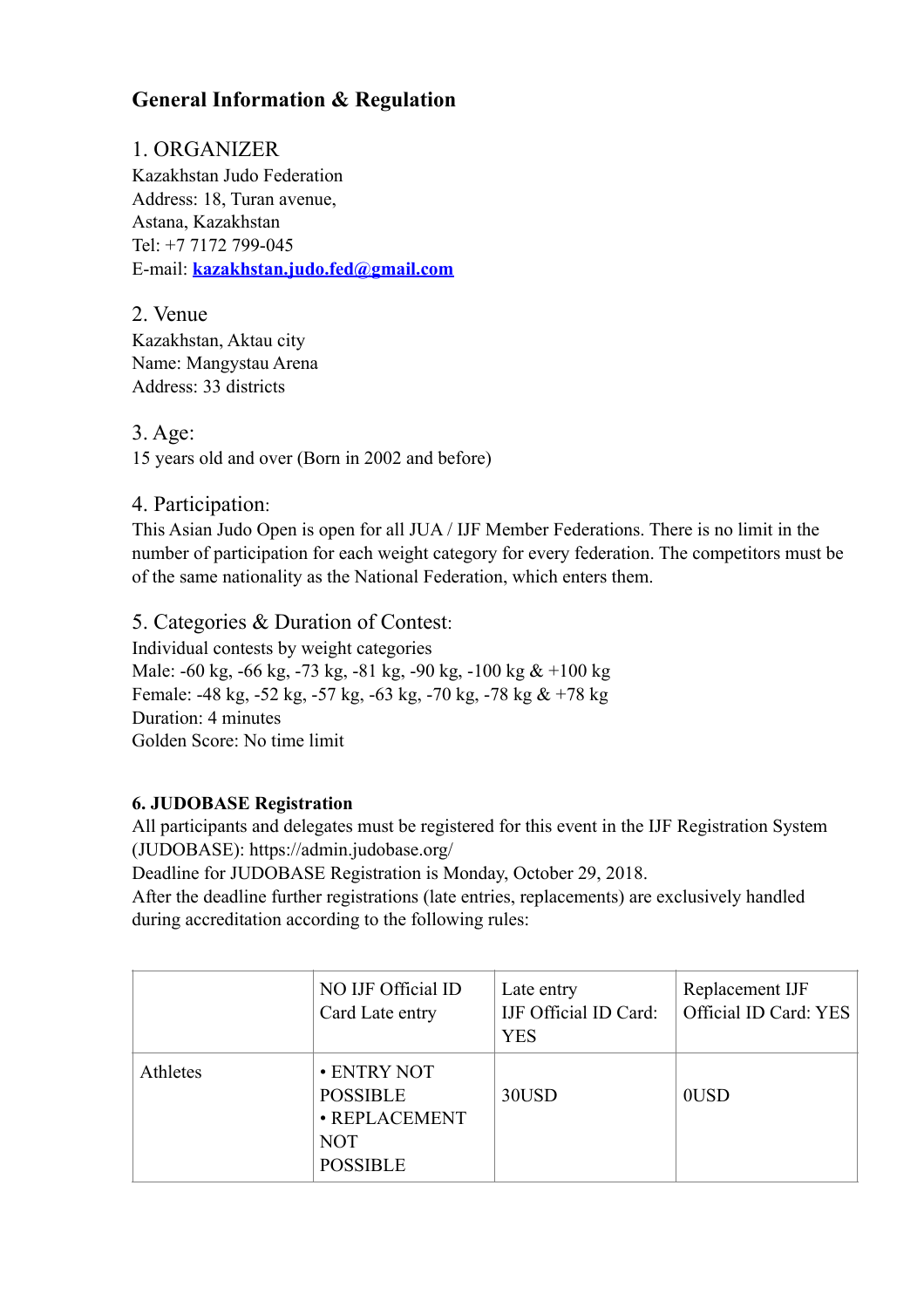| Other delegates<br>(Head of delegation, | • ENTRY NOT<br><b>POSSIBLE</b> | 0USD | 0USD |
|-----------------------------------------|--------------------------------|------|------|
| Coaches, Physios,                       | · REPLACEMENT                  |      |      |
| Doctors, $\dots$ )                      | <b>NOT</b><br><b>POSSIBLE</b>  |      |      |

Please note:

• Above mentioned penalties have to be paid in cash on spot.

• Persons without IJF ID Card can only be entered on spot, if IJF ID Card will be ordered until end of Accreditation.

• Persons, who are banned by their Federation cannot be entered as late entry or replacement

#### **7. Deadline:**

- (1) Hotel Reservation NO LATER THAN October 10th
- (2) Hotel Payment: NO LATER THAN October 20th
- (3) Travel Schedule: NO LATER THAN October 20th

(4) Visa Application (with Passport Photocopies) NO LATER THAN October 10

## **8. Accreditation & Control of Nationality**

At least one team official and maximum two must attend the accreditation before Friday 12:00 in order to confirm the delegation. Without this confirmation in time, a nation will not be put into draw and will not be allowed to compete. Each Head of Delegation must be present during the control of participants. Passports or photocopies of passports from all competitors must be available on request (national ID Card showing nationality and date of birth or a copy is also accepted). The competitors must not be present at the nationality control. An accreditation card with a photograph will be issued to competitors and officials.

#### **9. Competition Mode**

Competition system: Elimination (KO) system with the quarterfinal (last 8) repechage. The competition will be carried out according to the rules and sporting codes of the IJF and JUA.

#### **10. Draw**

The draw will take place on Friday at 17:00 in Grand Hotel Victory hotel ballroom. Each National Federation must send at least one (1) delegate to attend the draw. A maximum of two (2) delegates per National Federation will be authorized. The top eight (8) from the entered competitors in each weight category will be seeded according to the current IJF World Ranking List. Dress code: Jacket suit with tie.

#### **11. Weigh-in**

Official weigh-in for each weight category is held the evening before the competition day (see programme). Athletes must present their accreditation card and his/her passport (National ID Cards showing nationality and date of birth are also accepted).

Official scales will be available for test weigh-in on Friday and Saturday from 08:00 – 22:00 (except during official weigh-in from 19:00-19:30).

Random weight checks with the same rules as the official weigh-in can be organized before the first contests in the morning of the competition. The weight of the athlete cannot be more than 5% higher (without Judogi) than the official maximum weight limit of the category.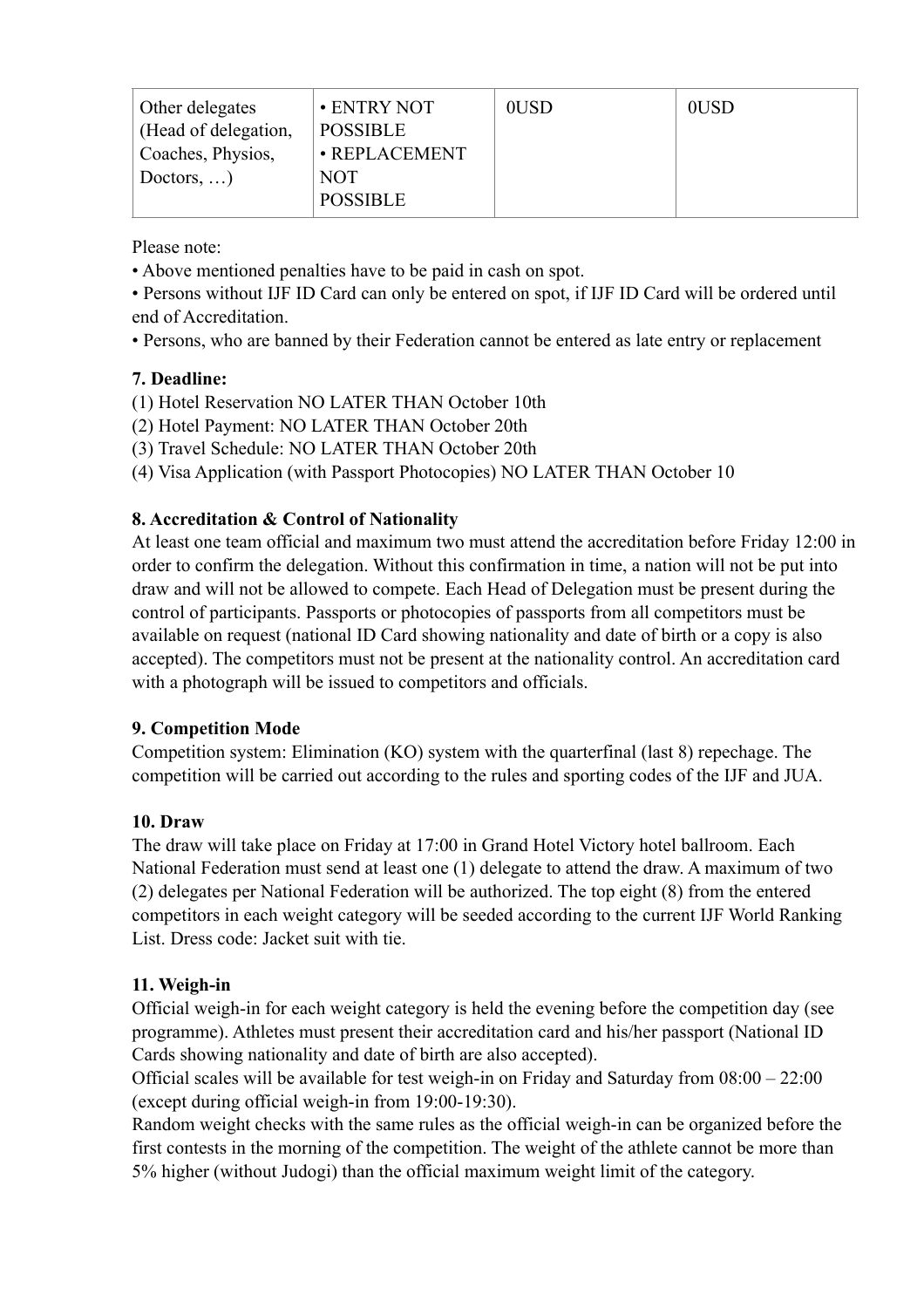#### **12. Refereeing**

Only referees with IJF license International or Continental can be entered. Each federation may enter two (2) referees, the organizing federation may enter a maximum of four (4) referees with the same requirement as aforesaid. The meeting of the referees will be held on Friday immediate after draw at Grand Hotel Victory ballroom. For all referees the attendance at the referee meeting is strictly compulsory.

Dress code: Jacket suit with tie.

#### **13. Coaching**

All coaches must fully adhere to the Code of Conduct for Judo Coaches.

Dress Code:

Draw: Jacket suit and tie

Elimination rounds: National track suit with trousers reaching down to shoes or jacket suit with tie Final block: Jacket suit with tie

#### **14. Transport:**

Airport: Aktau International Airport

The organizer will provide transfer between the International Airport and official hotel and between the official hotel and competition venue. Free transportation will be offered only to those participants who are accommodated via the organizer.

#### **15. Accommodation**

A category Renaissance Aktau Hotel

| Room rate | Single Room (Bed $\&$<br>Breakfast) | Double Room (Bed $\&$<br>Breakfast) |
|-----------|-------------------------------------|-------------------------------------|
| Price     | <b>USD 150</b>                      | <b>USD 100</b>                      |

Distance from the venue: 8 km / 15-20 minutes

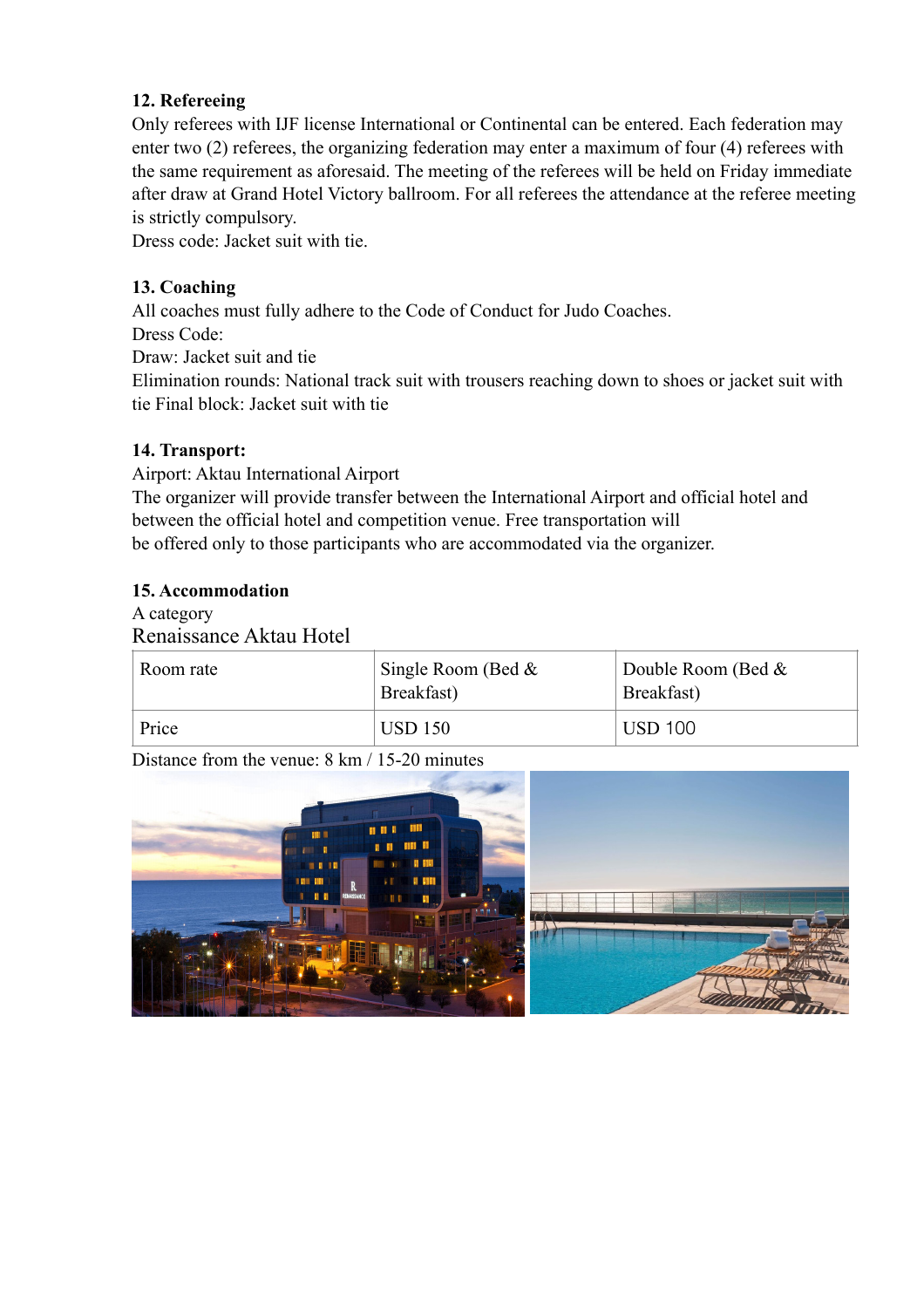## B category **Grand Hotel Victory**

| Room rate | Single Room (Bed $\&$<br>Breakfast) per person/per<br>night | Double Room (Bed $\&$<br>Breakfast) per person/per<br>night |
|-----------|-------------------------------------------------------------|-------------------------------------------------------------|
| Price     | <b>USD 70</b>                                               | USD <sub>50</sub>                                           |

Distance from the venue: 5.3 km / 10-11 minutes



\* All price includes breakfast per person per night.

\* Reservation is on a first-come-first-served basis.

\* Hotel check in time: 15:00 pm, Check out time: 11:00 am

-All Member Federations should make accommodation reservations only through the Organizing Committee, by sending the attached accommodation chart via Email to ADDRESS NO later than October 10, 2018

Delegates accommodated in nonofficial hotel have to pay an accreditation fee of USD100 per athlete and delegate.

-Cancellation fees: On and after the October 20, 2018, any cancellation, reduction of room number or no-show will result in 100% of the charge of the hotel costs that must be paid by the national federations. Cancellations of the rooms cannot be made at the check-in. Injuries, Visa problems or sickness are not valid reasons for the cancellation of rooms.

## **16. Payment**

All payments should be transferred to the following bank account:

Please input below information correctly and completely on the transfer document, any procedure related to amendment for the bank transfer has to be done by the participation team before arrival to Aktau of the Asian Judo Open 2017.

Account number: in USD KZ33926150118H783005 Kazkommertsbank, Almaty, Kazakhstan SWIFT: KZKO KZ KX CORRA/ACC No 890-0223-057 "Bank of New York Mellon",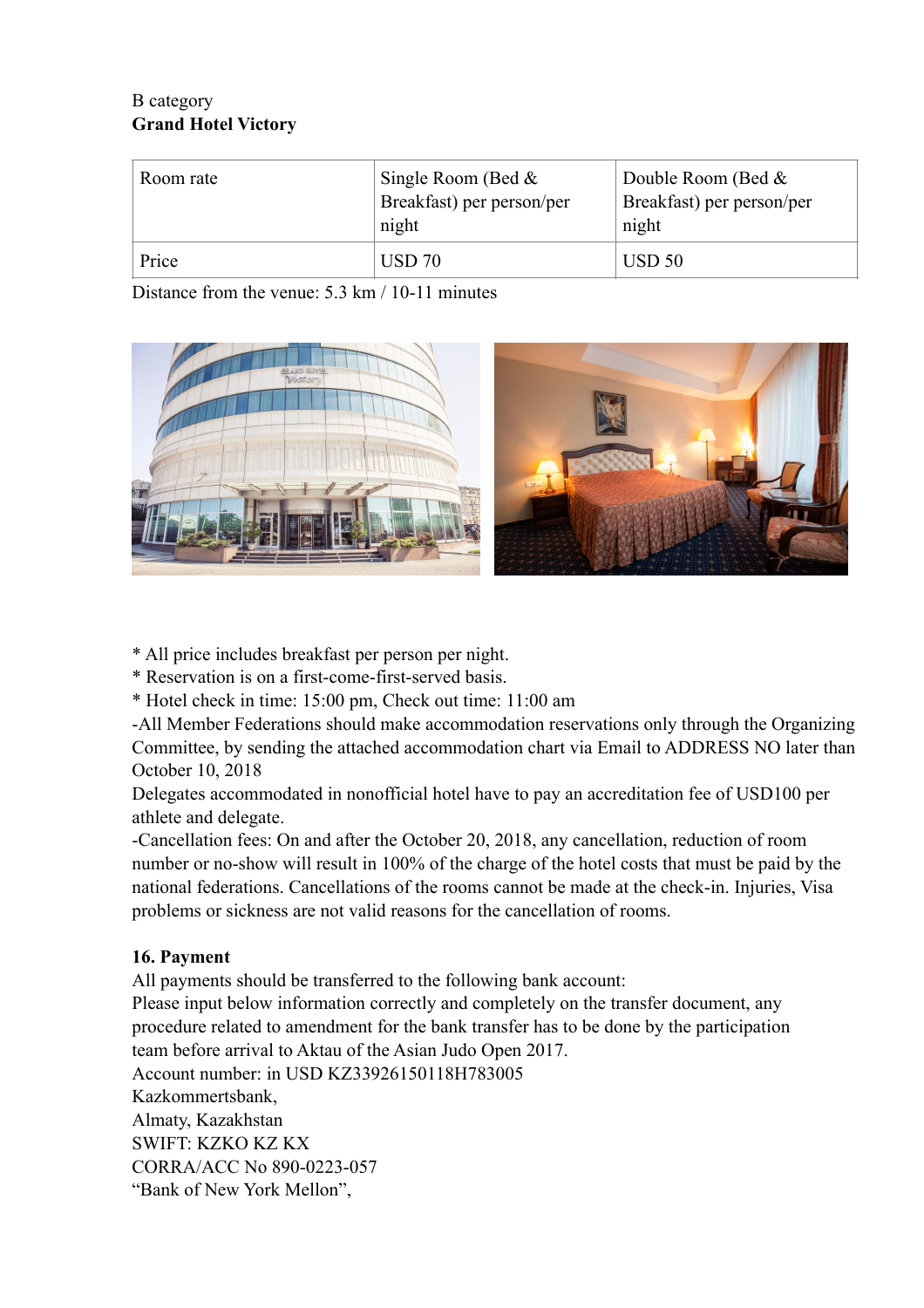New York, NY, USA SWIFT: IRVT US 3N CHIPS: 0001

#### **17. Judogi Control**

#### Approved Judogi

All Judoka must compete in IJF Approved Judogi with red label. Judogis from all IJF suppliers are allowed (see www.ijf.org  $\Diamond$  Official Supplier List).

Judogi Control.It will be operated with a Sokuteiki prior to the fight. Each of the competition clothing articles (jacket, trousers and belt) must have the official IJF label, which will be controlled with an optical lamp (coloured belts do not have to have the IJF label). The jacket and the trousers must be of the same brand (belt can be of a different brand).

Backnumber.Each competitor taking part in the JUA events is obliged to have sewn on the back of his Judogi the official backnumber (both JUA and IJF are allowed) bearing his surname and his National Olympic Committee abbreviation. The backnumber can be ordered from www.mybacknumber.com or www.ijfbacknumber.com (Attention: production and delivery may take around 4 weeks). The SPONSOR part (if needed) will be given to the head of delegation during registration, and the athletes can stick it themselves using the special glue on the back number.

#### Markings and Advertising

The space on the shoulder stripes (25cm x 5 cm on both right and left side) and on the upper arms (10cm x 10cm on both right and left side) can be either used for JUA Suppliers or for own sponsors of the Federation or Judoka, BUT not for any other Judogi supplier. The space on the right chest (5cm x 10cm) can be used by federations and their Judoka for their own sponsors. The logo of a Judogi brand can only be used, if it corresponds with brand of the Judogi itself and if it is of an JUA Supplier.

Please note: On all advertising spaces it is strictly prohibited to promote tobacco, alcohol, any substances listed in the doping code, or any product or service contrary to public morals. The space on the left chest (10cm x 10cm) can be used for the national colours or the national emblem corresponding with the IOC code on the backnumber (regional emblems are not allowed). All other markings on the Judogi, like Judogi brand logos, name of Judoka, etc. have to comply with the IJF Judogi Rules. Detailed information is available on http://www.onlinejua.org/ Important:

• If an athlete does not respect the Judogi rules, the athlete will not be permitted to pass the Judogi Control, and the coach who is responsible for the athlete will be suspended for the rest of the competition day. In addition, the Federation will be charged a fine of USD50 per case.

• The organiser is not obliged to provide reserve Judogi at Judogi Control, but the athlete is allowed to present himself in another IJF Approved Judogi, complying with the Sokuteiki rule (and without backnumber) - in this case no coach can go with this athlete to the mat!

• In the case of a repeated offence the coach will be suspended for the rest of the competition.